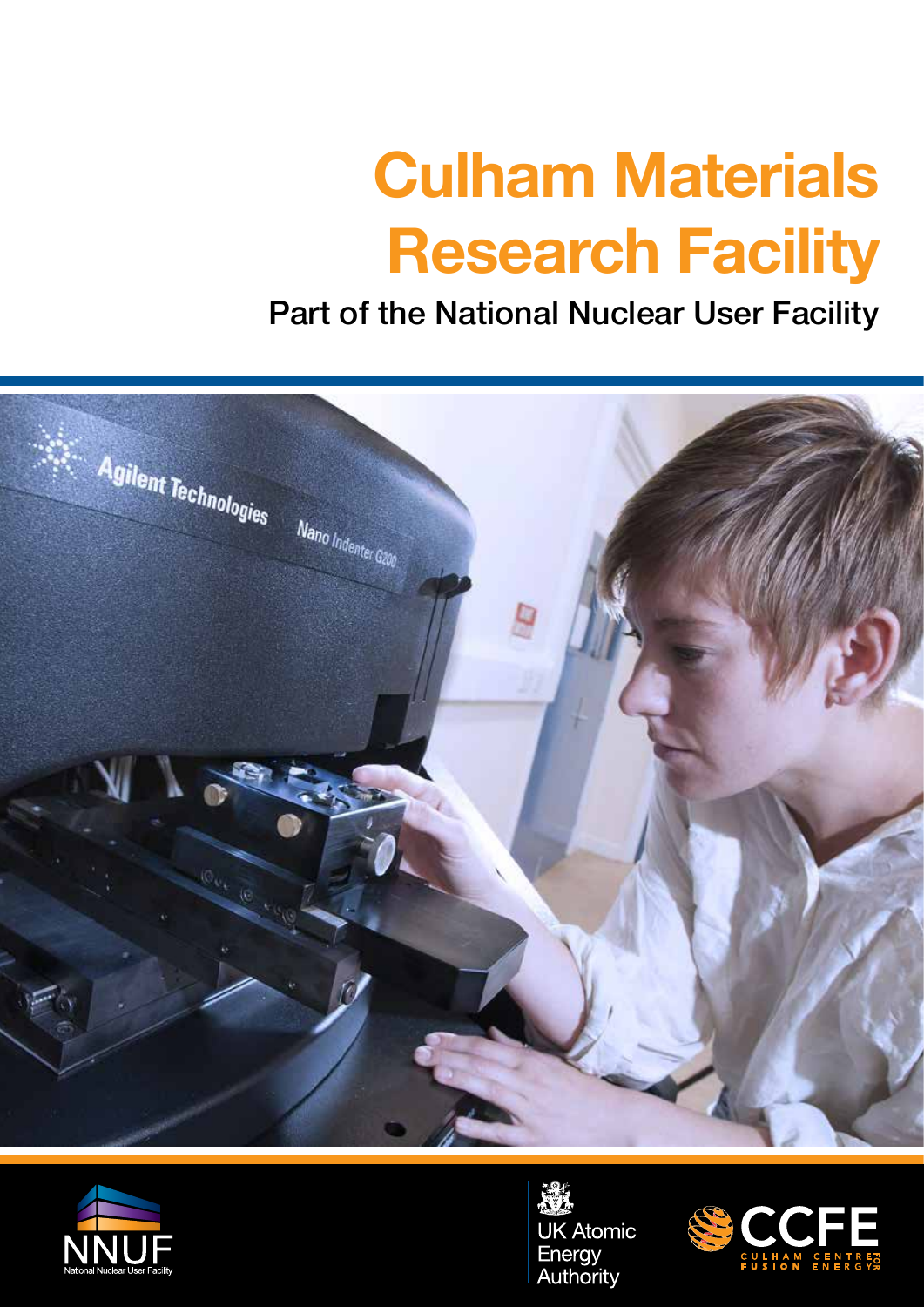## **Introduction from Professor Steve Cowley**



**Culham's Materials Research Facility (MRF) is a valuable addition to the UK's suite of nuclear research laboratories. It will open in 2015 and we want to talk to potential users about how it can benefit their work.**

The MRF will provide academic and industrial users – both in fission and fusion – with equipment for the processing and micro-characterisation of radioactive materials, for on-site analysis or taking back to the researcher's own lab.

With new build on the horizon, and the prospect of Generation IV and fusion entering the market later this century, it is vital for the UK to develop a first-class range of research facilities to meet the challenge. We are delighted to host the MRF as part of the National Nuclear User Facility, which is doing just that. This is one of the first NNUF projects and will complement companion facilities at NNL and Dalton Cumbrian Facility.

The MRF is a sign of the diversification from our traditional fusion programme to aid wider research communities. Other examples are the ADRIANA nuclear instrumentation project launched under NNUF, and the Remote Applications in Challenging Environments centre (RACE) being created at Culham.

By coming to use the Materials Research Facility, you will tap into our heritage of scientific excellence whilst accessing the latest technology to advance your studies. Please read about the facilities we offer and our plans to expand them in the future, and do contact us to discuss opportunities.

#### **Professor Steve Cowley**

**CEO, United Kingdom Atomic Energy Authority and Head of Culham Centre for Fusion Energy**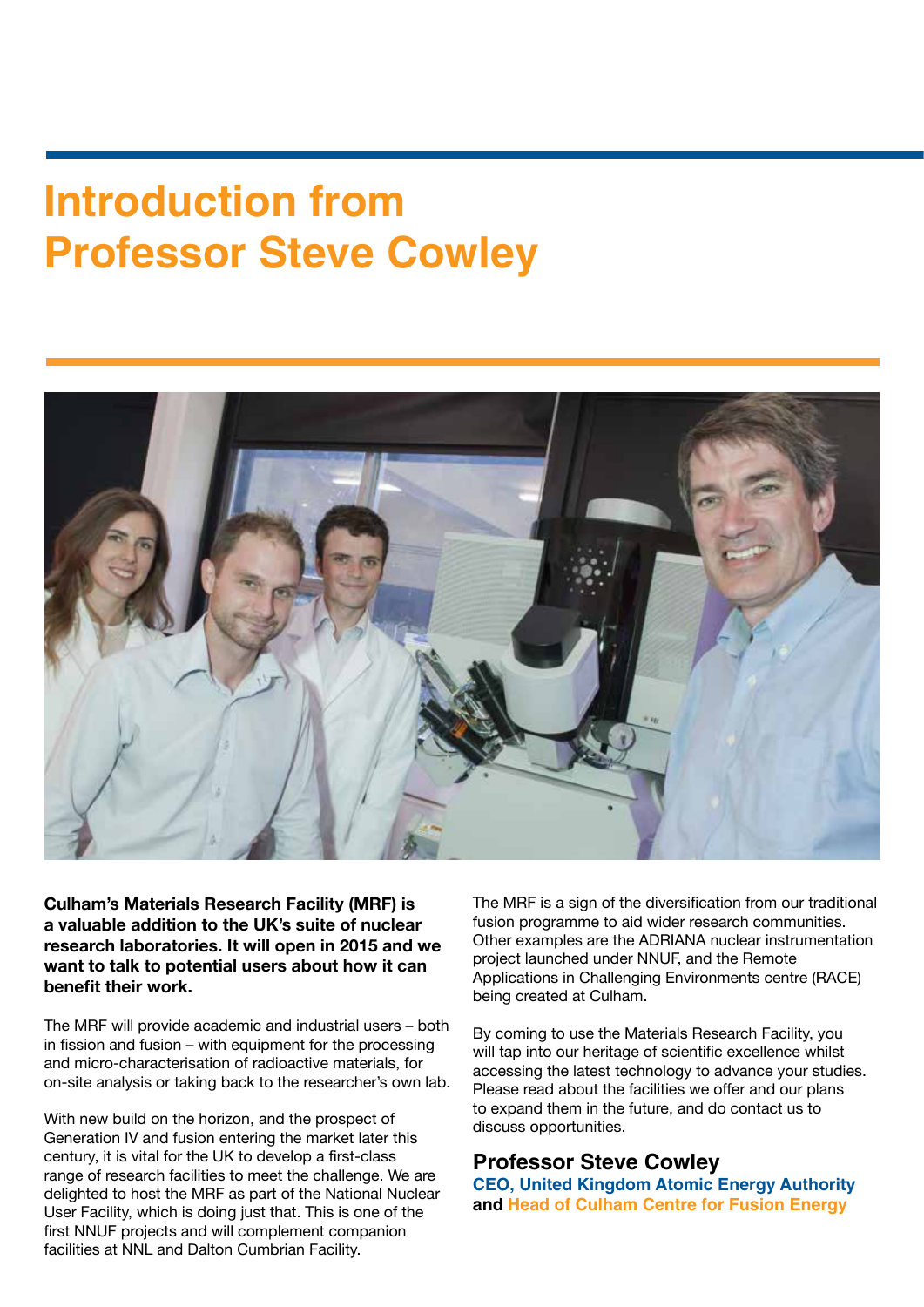#### **A unique resource for nuclear materials researchers in academia and industry**

#### **Materials research areas:**

- **• Lifetime extension for today's power stations**
- **• Nuclear new build and Generation IV**
- **• Fusion**

In 2015 a new purpose-built facility at Culham will open, allowing use for radioactive material, with hot cells for processing and micro-characterisation of neutron-irradiated samples. The MRF at Culham will bridge the gap between the university or industrial laboratory and large facilities at nuclear licensed sites, with affordable, convenient lab access. We will have the capacity to cut, polish and encapsulate individual Charpy-style samples up to the TeraBecquerel level for analysis either on-site or back at your institute.

There will also be a workshop and experimental area for tritium, beryllium and other hazardous materials.





Experienced staff from Culham Centre for Fusion Energy will operate the lab and provide users with support in sample preparation and analysis, as well as logistics advice for the transport of materials.

#### Analysis capabilities

(already available for non-active samples):

- Dual beam Focused Ion Beam
- Nanoindenter
- Scanning Electron Microscope with EDS and EBSD detectors
- Thermal desorption spectroscopy

Expansion is planned in future years to offer users a greater range of apparatus.



- University of Bristol
- University of Manchester
- University of Oxford
- **ISIS Innovation**
- **Reaction Engines**